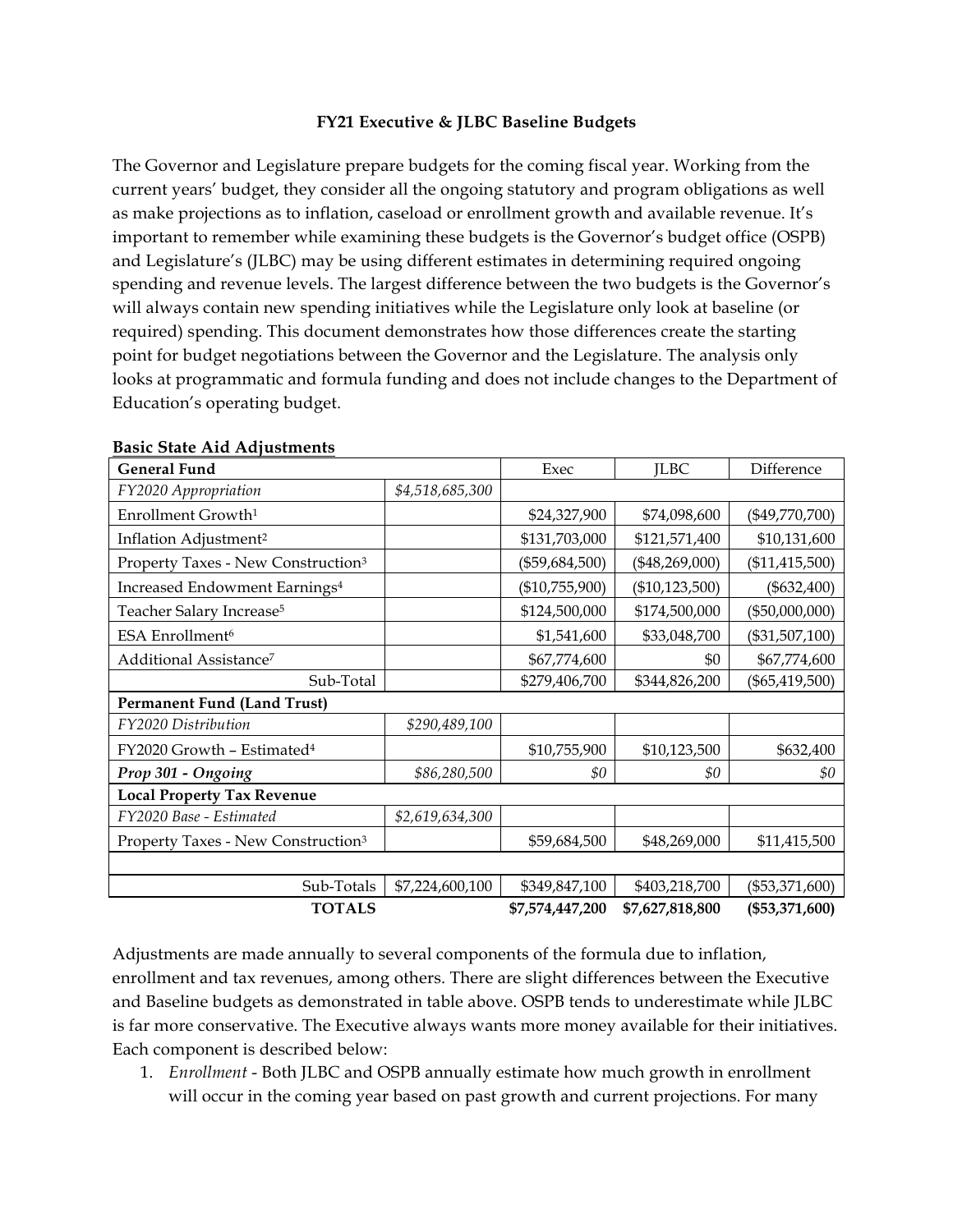years, projections were based solely on base enrollment growth, but now calculations for "higher cost students" are utilized as well. This category includes students who generate additional funding in the formula such as pupils with disabilities and English learners as well as charter students, whose funding comes only from the state and receives no local tax revenue. As you can see from the table, the estimates are very different with the OSPB assuming 1.1% growth and JLBC assumes 1.4% growth but uses several calculations to include higher cost pupils.

- 2. *Inflation Adjustment*  Statute requires the base per pupil amount (Base Level) to be adjusted annually for inflation using a statutory formula. Differences in the amount of inflation between the two budgets are usually eliminated by the time negotiations start. The difference results from preparing the budget recommendations before the end of the year. Estimates are extremely close this year with the Executive using 1.88% and JLBC 1.77%.
- 3. *Property Taxes – New Construction*  The GF obligation is reduced by any increase in local tax revenue resulting from new construction being added to the tax rolls. Due to property tax limits, taxing authorities do not benefit from increased revenue from existing property.
- 4. *Increased Endowment Earnings* Higher distributions from the Permanent Fund (Land Trust) lowers the GF obligation.
- 5. Teacher Compensation A teacher compensation package was adopted in the FY19 budget to for teacher salary. This years' portion will complete the multi-year appropriation. The goal was to provide a 20% average salary increase by 2020, the funding is included in the base formula by increasing the Base Level in addition to the annual inflation increase.
- 6. *ESA Enrollment (Empowerment Scholarship Accounts)*  Increases for formula increases and growth in ESA recipients. OSPB and JLBC use very different methods in calculating the cost of the growth with JLBS using the average cost per ESA recipient and OSPB contemplating an offset of monies to districts and charters by new ESA recipients leaving a traditional school setting and using ESA monies.
- 7. *Additional Assistance*  One of the several reductions in education funding during the recession included a suspension of the Additional Assistance funding formulas for districts and charters. In FY18, over \$380 million of formula was not funded. In the FY19 budget, a five-year restoration plan was included with full restoration expected in FY23. Last year, the budget accelerated the restoration by doubling the approved increase (\$67.8 million) to \$135.6 million. OSPB includes the annual increase while JLBC does not. JLBC's budget counts last years acceleration as pre-payment of the FY21 increase.

|                                               | Exec          | <b>ILBC</b>  | Difference    |
|-----------------------------------------------|---------------|--------------|---------------|
| Additional State Aid <sup>1</sup>             | \$18,952,700  | \$15,858,300 | \$3,094,400   |
| Accelerate Additional Assistance <sup>2</sup> | \$135,549,200 | \$0          | \$135,549,200 |

## **Other Formula Issues/Adjustments**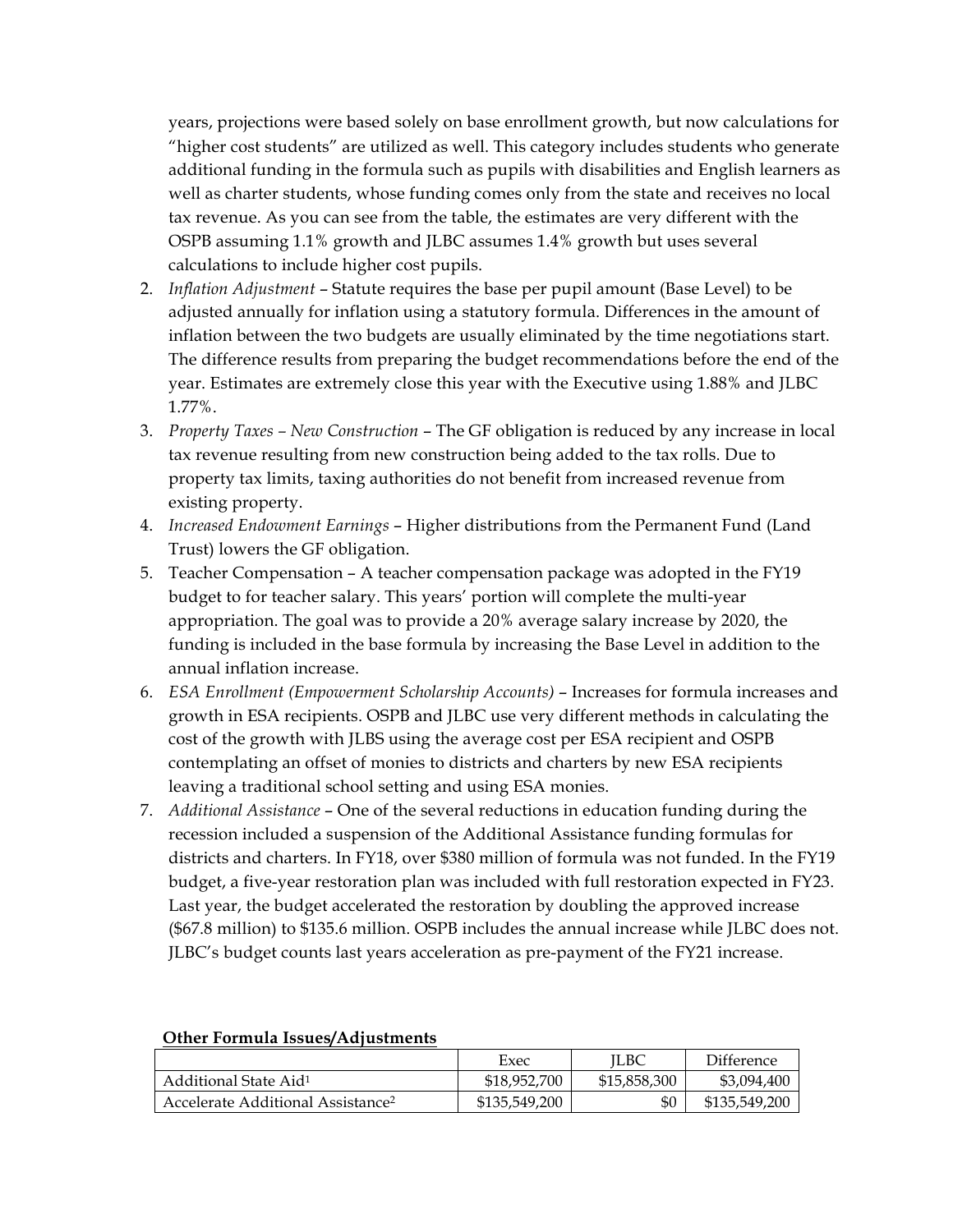- 1. *Additional State Aid*  School districts are limited in the revenue they may receive from local property taxes in several ways, Additional State Aid backfills any primary property taxes lost due exceeding 1% of the full cash value of a home after the Homeowner Rebate. The recommendations differ only slightly.
- 2. *Additional Assistance*  (See above for full description) The Executive proposes fully restoring Additional Assistance funding by including an additional \$135.5 million on top of the FY21 increase of \$67.8 million. As this is a new spending proposal, it is not included by JLBC.

### **Non-Formula Programs - Executive Increases**

As noted earlier, the Executive proposal contains spending proposals. The table and descriptions below are increased spending for existing programs.

| Alternative Teacher Development <sup>1</sup> | \$500,000    |
|----------------------------------------------|--------------|
| College Credit by Examination <sup>2</sup>   | \$2,118,400  |
| Gifted Education <sup>3</sup>                | \$1,000,000  |
| Jobs for AZ Graduates (JAG) <sup>4</sup>     | \$400,000    |
| Results-Based Funding <sup>5</sup>           | \$34,740,300 |
| School Safety Grants <sup>6</sup>            | \$38,000,000 |
| TOTAL                                        | \$81,758,700 |

- 1. *Alternative Teacher Development Program* Existing \$500,000 proposed increase of \$500,000 – total \$1 million. The program established an alternative teacher development program to accelerate the placement of highly qualified individuals into low income schools. Monies are distributed to the Teach for America program.
- 2. *College Credit by Examination lncentives* Existing \$5 million proposed increase of \$2.1 million – total \$7.1 million. Program provides incentive bonuses to teachers, school districts and charter schools for students who obtain a passing score on a qualifying examination for college credit while in high school. Bonus amounts are based on the percentage of Free & Reduced Lunch population (\$450/ 50% FRL - \$300 if lower). Bonuses are proportionally reduced if the appropriated amount is less than the bonuses earned.
- 3. *Gifted Education* FY20 budget included a one-time appropriation of \$1 million, the Executive proposal makes the \$1 million permanent in FY21 and going forward. This funding is meant to support for gifted programs as provided for in statute. Until FY19, no monies were appropriated since before the recession.
- 4. *Jobs for Arizona's Grduates (JAG)*  Existing \$100,000 proposed increase of \$400,000 total \$500,000. Monies go to a non-profit organization to administer.
- 5. *Results-Based Funding* Current \$72.6 million proposed increase of \$34.7 million total \$107.3 million. Initially established to provide schools with additional funds based on the state's A-F accountability system. High performing schools would receive a per